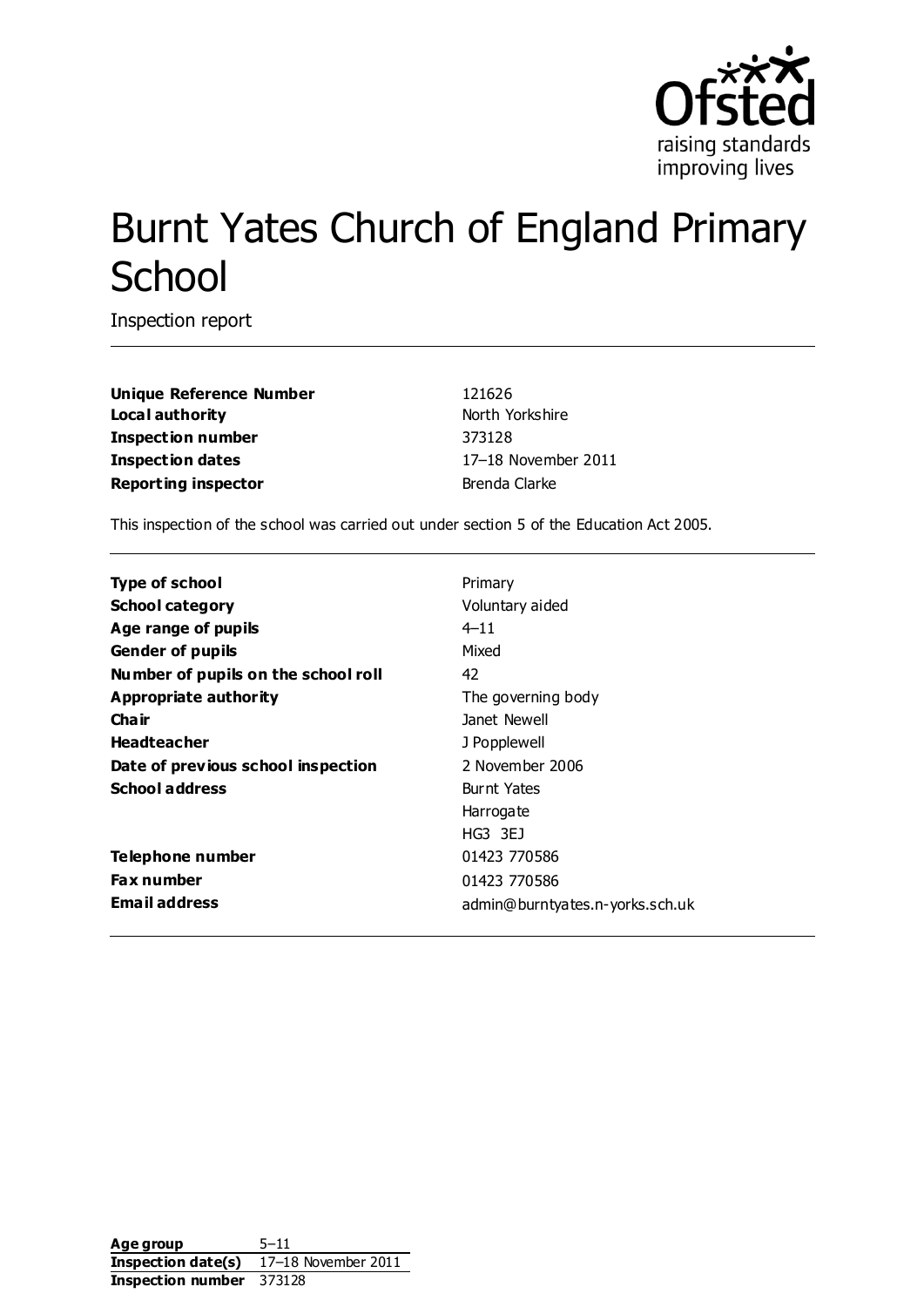The Office for Standards in Education, Children's Services and Skills (Ofsted) regulates and inspects to achieve excellence in the care of children and young people, and in education and skills for learners of all ages. It regulates and inspects childcare and children's social care, and inspects the Children and Family Court Advisory Support Service (Cafcass), schools, colleges, initial teacher training, work-based learning and skills training, adult and community learning, and education and training in prisons and other secure establishments. It rates council children's services, and inspects services for looked after children, safeguarding and child protection.

Further copies of this report are obtainable from the school. Under the Education Act 2005, the school must provide a copy of this report free of charge to certain categories of people. A charge not exceeding the full cost of reproduction may be made for any other copies supplied.

If you would like a copy of this document in a different format, such as large print or Braille, please telephone 0300 123 4234, or email [enquiries@ofsted.gov.uk](mailto:enquiries@ofsted.gov.uk)

You may copy all or parts of this document for non-commercial purposes, as long as you give details of the source and date of publication and do not alter the information in any way.

To receive regular email alerts about new publications, including survey reports and school inspection reports, please visit our website and go to 'Subscribe'.

Piccadilly Gate Store Street Manchester M1 2WD

T: 0300 123 4234 Textphone: 0161 618 8524 [enquiries@ofsted.gov.uk](mailto:enquiries@ofsted.gov.uk) [www.ofsted.gov.uk](http://www.ofsted.gov.uk/)



© Crown copyright 2011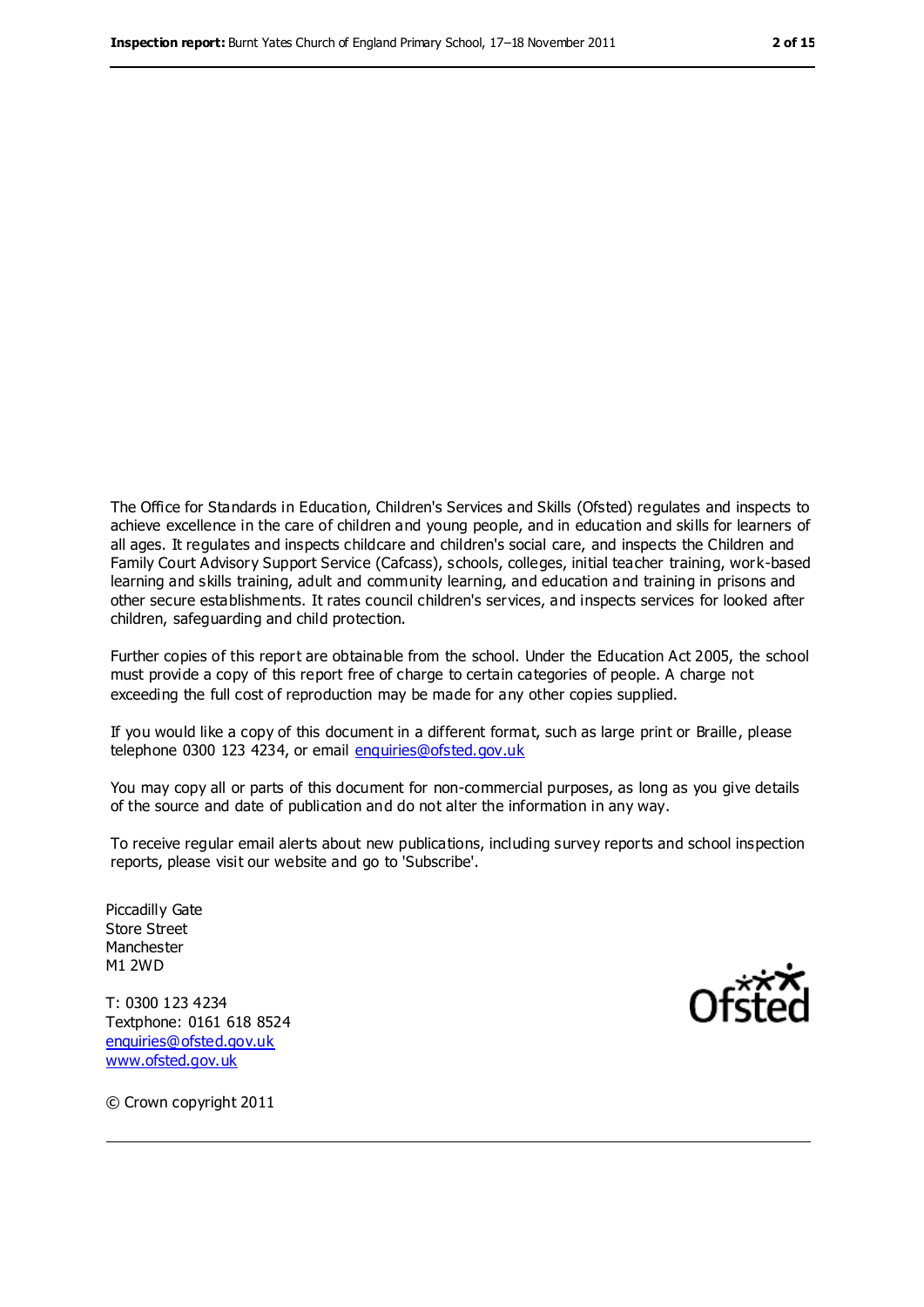# **Introduction**

This inspection was carried out by one additional inspector, who observed teaching and learning in five lessons, taught by three teachers. Meetings were held with groups of pupils, members of the governing body, staff and friends of the school. The inspector observed the school's work, and looked at documentation including pupils' books, the school's assessment data, plans for future development and safeguarding arrangements. Questionnaires returned by pupils, staff and the 24 returned by parents and carers, were scrutinised.

The inspector reviewed many aspects of the school's work and looked in detail at a number of key areas.

- Are pupils' achievement and standards high enough and what are the reasons why their progress appears to be better in English than in mathematics?
- Is the curriculum effective and how well does it promote pupils' use of their mathematical and literacy skills across other subjects?
- Do teaching and use of assessment promote good quality learning?
- Have leaders and managers the skills to manage change and sustain improvement?

# **Information about the school**

Almost all the pupils at this very small school are of White British heritage. No pupils are currently known to be eligible for free school meals. The proportion of pupils with special educational needs and/or disabilities is well below average. Mobility of pupils is higher than normally seen with approximately 25% of pupils transferring from other local schools mainly into the Key Stage 2 class. The school has achieved Healthy School Status and has gained the Inclusion Quality mark and Activemark Sport. Children in the Early Years Foundation Stage are placed within the Key Stage 1 classroom. There is a Key Stage 2 class that divides into two smaller units for literacy and numeracy four afternoons per week.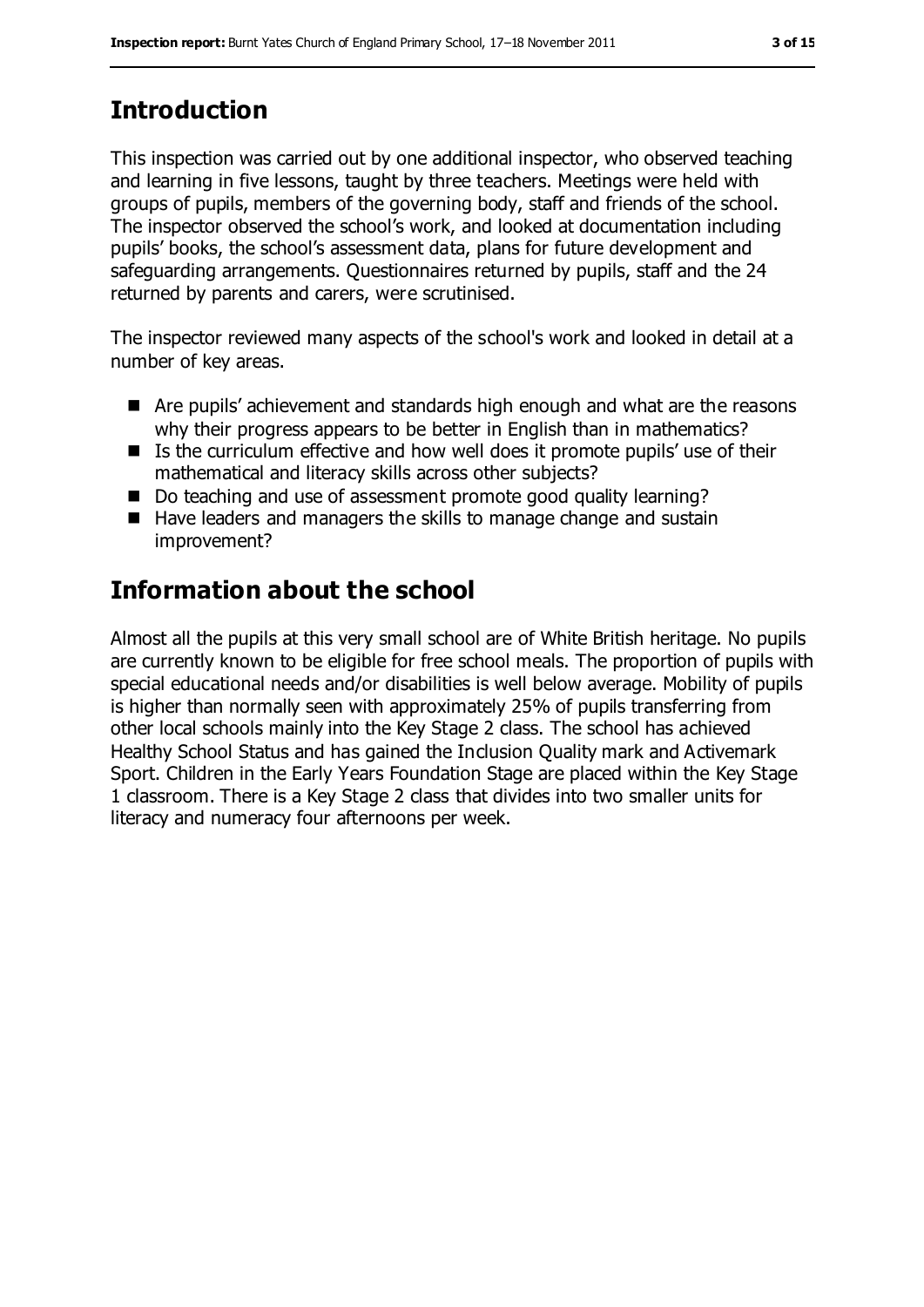**Inspection grades: 1 is outstanding, 2 is good, 3 is satisfactory and 4 is inadequate** Please turn to the glossary for a description of the grades and inspection terms

# **Inspection judgements**

#### **Overall effectiveness: how good is the school? 2**

#### **The school's capacity for sustained improvement 2**

#### **Main findings**

This is a good school. It has some outstanding features. Strong Christian values underpin all aspects of the school's work, enabling pupils to develop outstanding personal and social qualities. Pupils' behaviour is excellent and contributes significantly to their enjoyment of school. Parents and carers particularly appreciate the 'wonderful, caring environment'. In this nurturing ethos pupils feel extremely safe and develop high levels of confidence and enthusiasm for their school. Attendance is above average. Outstanding care, guidance and support ensure that pupils are valued and their individual needs are met effectively. Pupils contribute fully to the life of the school and play a very active part in the local community. Pupils particularly appreciate the recently introduced, good quality creative curriculum. The school has extensive partnerships and strong links with the church and its members. This, together with outstanding links with parents and carers, broadens the scope of learning.

Pupils achieve well. Most children enter Reception with skills broadly in line with those expected for their age, although skills in early writing and number are generally below expectations. Pupils make good progress overall so that standards are above national averages in English by the end of Year 6. Pupils' attainment in mathematics is lower than that of other subjects. The school has begun to put measures in place to improve pupils' confidence when solving mathematical problems but this is at an early stage of development.

Teaching is good. Excellent relationships and behaviour management ensure that pupils work hard and develop very good attitudes to learning. Pupils' weaker writing skills were a key issue at the last inspection. Whole-school development of a letters and sounds programme, together with work on extending pupils' creativity and enjoyment when writing, has given pupils confidence. Insightful planning and good use of assessment enable teachers to plan work that closely matches pupils' differing abilities and interests in English. Consequently, pupils' attainment in writing has risen across the school. Teachers' confidence when teaching mathematics is not as strong. Consequently, planned activities do not always closely match pupils' exact stage of learning, nor consistently challenge higher-attaining pupils.

The school is well led and managed. The development of an effective whole-school approach ensures that all staff are focused on providing good quality learning and raising standards further. The school has an accurate view of itself. Rigorous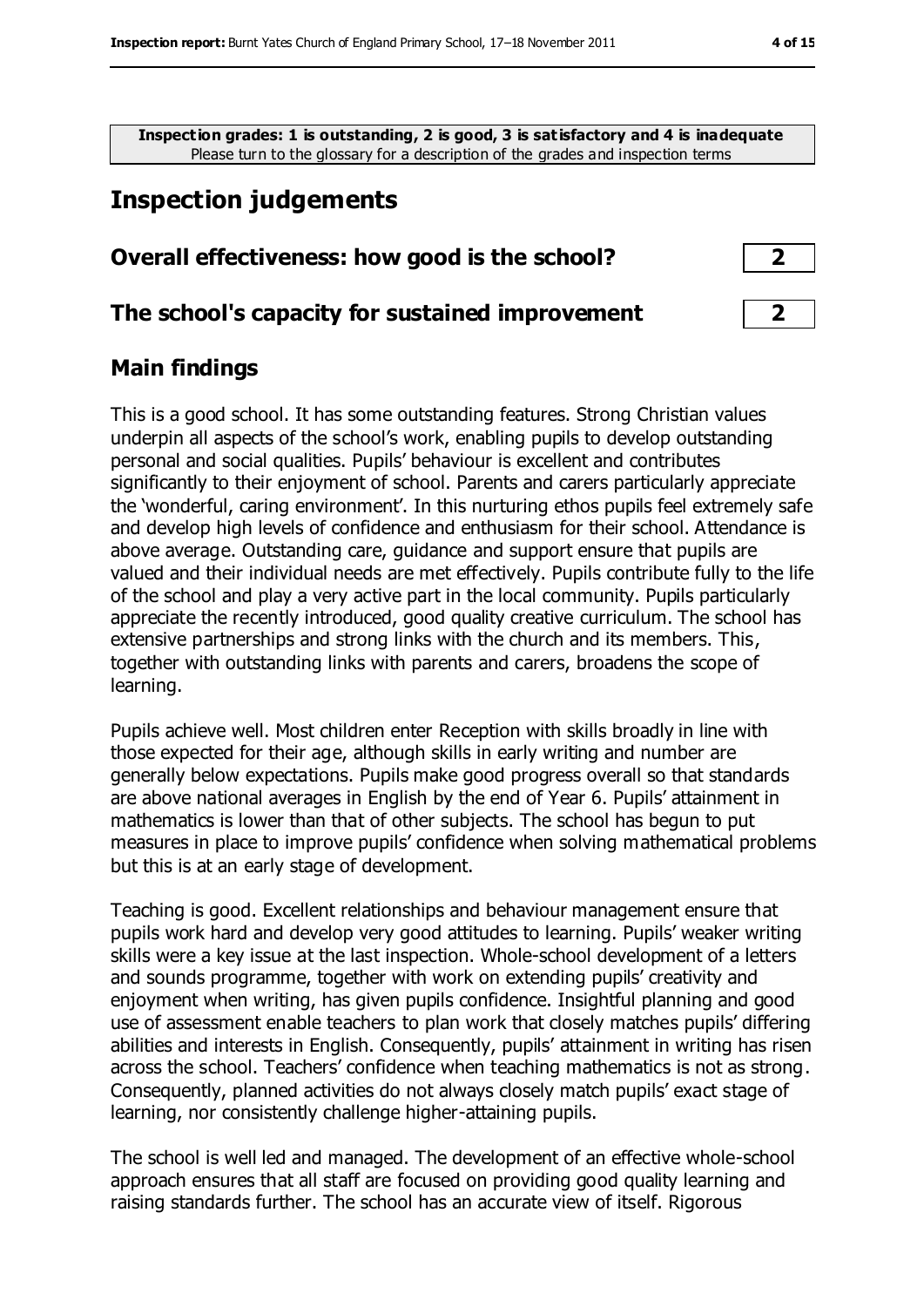monitoring and evaluation of provision and effective interventions have led to systematic and significant improvements, especially in pupils' attainment in writing. The governing body plays an active part in supporting the school and use its extensive expertise to complement leadership and management. These factors indicate a good capacity to improve further. Given pupils' overall outstanding outcomes, the school provides excellent value for money.

#### **What does the school need to do to improve further?**

- $\blacksquare$  Improve pupils' attainment in mathematics by:
	- enhancing teachers' confidence, knowledge and skills when teaching mathematics
	- planning new work into small achievable steps that build carefully on earlier learning
	- ensuring that teachers make consistently good use of assessments to plan activities to challenge pupils of all ages and abilities
	- providing regular opportunities for pupils to solve mathematical problems in whole-class sessions and when working independently
	- providing more opportunities for pupils to practise their skills as part of their work in other subjects.

## **Outcomes for individuals and groups of pupils 1**

Pupils are fully committed to giving of their best in lessons. They persevere, concentrate for good periods of time and work hard. Pupils willingly share their ideas and listen carefully to their teacher and others. Older pupils support younger members of the class and are excellent role models of how to behave and conduct oneself. Pupils are enthusiastic learners and quickly settle to their activities. From Reception onwards pupils use their mature communication skills to good effect. Teachers provide good opportunities for whole-class discussion so that pupils develop further confidence as speakers and explain their answers succinctly.

While starting points are broadly average for their age, a significant minority of children enter school with below-average writing skills and limited knowledge of the sounds that letters make. Pupils achieve well and attainment is above national averages in reading and writing by the end of Year 6. Leaders recognise that, throughout the school, pupils' attainment in mathematics is lower than in reading and writing but school records show that it has begun to rise. Pupils make satisfactory rather than good progress in this subject. This is because many pupils experience difficulties when solving mathematical problems with more than one number operation. Pupils are often reticent to explain their answers, indicating less confidence in mathematics than in English. Whilst pupils achieve satisfactorily in mathematics, their overall achievement is good. Pupils with special educational needs and/or disabilities make progress in line with their peers due to the well-targeted support they receive. Approximately 20% of pupils join the school at a later stage in Key Stage 2. A minority lack confidence on entry and require time to settle and catch up. These pupils make good progress from their differing starting points due to the school's early identification of their needs.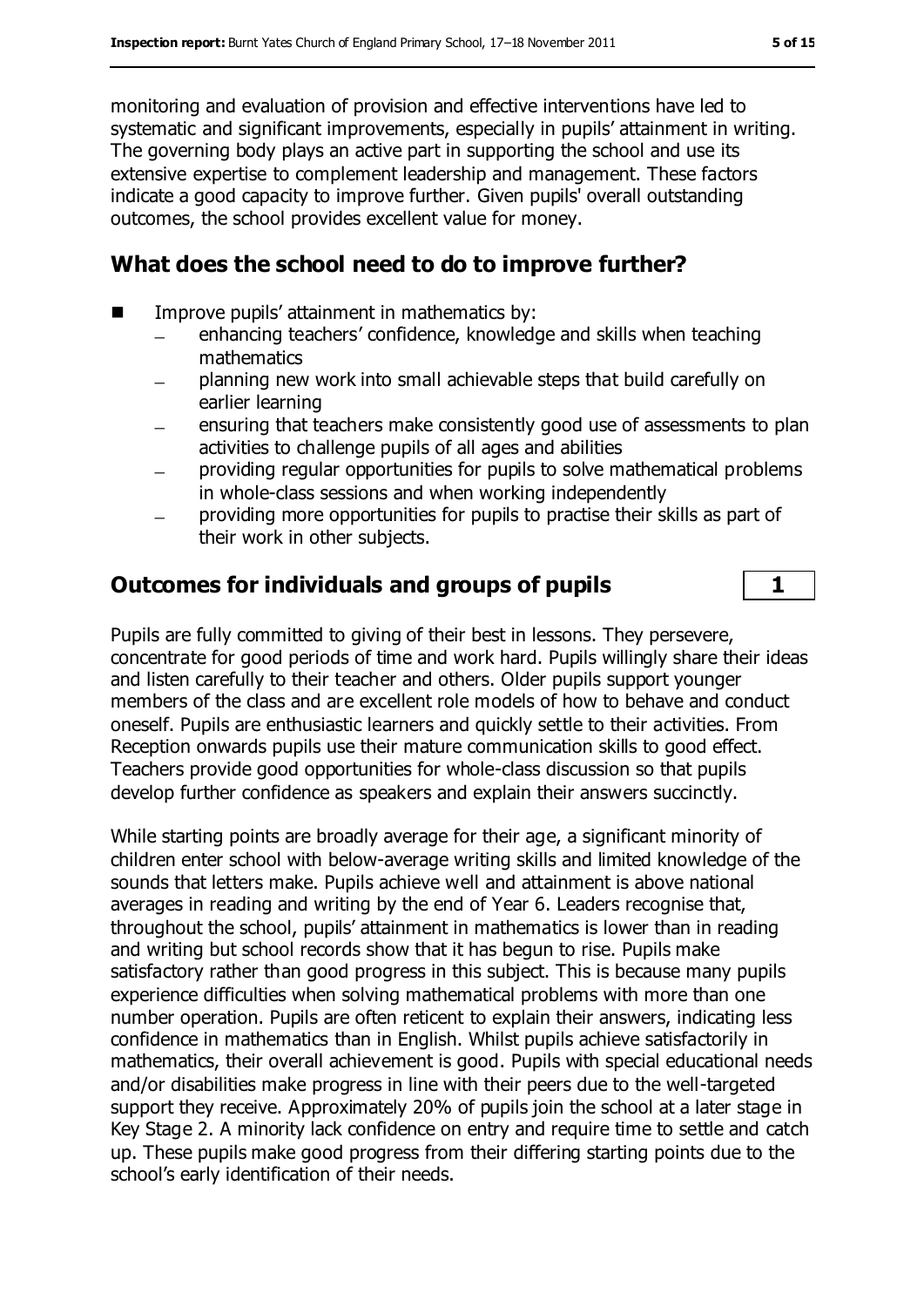Pupils thoroughly enjoy school. They have a mature understanding of how to stay safe and a good understanding of the importance of a healthy lifestyle. Attendance is above average but is steadily declining year-on-year owing to family holidays taken in term time and longer weekend breaks. The governing body are currently revising guidelines and procedures to address this issue. As members of the enterprise committee or school council, pupils play a full part in decision-making processes. Pupils also have a strong voice in local community initiatives, such as developing a photo trail at the Brimham Rocks National Trust Centre. Pupils have a pronounced understanding of right and wrong. Their excellent behaviour, confidence and mature social skills ensure that they are well prepared for their future education.

These are the grades for pupils' outcomes

| Pupils' achievement and the extent to which they enjoy their learning    |   |
|--------------------------------------------------------------------------|---|
| Taking into account:                                                     |   |
| Pupils' attainment <sup>1</sup>                                          | 3 |
| The quality of pupils' learning and their progress                       |   |
| The quality of learning for pupils with special educational needs and/or |   |
| disabilities and their progress                                          |   |
| The extent to which pupils feel safe                                     |   |
| <b>Pupils' behaviour</b>                                                 |   |
| The extent to which pupils adopt healthy lifestyles                      | 2 |
| The extent to which pupils contribute to the school and wider community  |   |
| The extent to which pupils develop workplace and other skills that will  | י |
| contribute to their future economic well-being                           |   |
| Taking into account:                                                     |   |
| Pupils' attendance <sup>1</sup>                                          |   |
| The extent of pupils' spiritual, moral, social and cultural development  |   |

## **How effective is the provision?**

 $\overline{a}$ 

Teaching is good. Teachers' very good behaviour management skills ensure that lessons are calm and orderly. Advanced teaching assistants play a full and active part, supporting pupils' learning very effectively. Teachers' planning for English is good and closely aligned to pupils' earlier learning. Teachers ensure good opportunities for pupils to write in depth and for a variety of purposes. Thorough marking of written work and precise targets for improvement inform pupils of their next steps in learning. In mathematics, teachers do not consistently make best use of their assessments to match work to pupils' differing abilities, limiting progress and challenge in some lessons. Planning does not routinely break learning into small enough steps that enable pupils to build carefully on earlier learning.

The good curriculum is broad and has outstanding features. A newly-devised creative curriculum is already leading to high levels of enthusiasm. Each topic has an introductory activity, for example, a woodland visit, that excites pupils, holds their attention and extends their knowledge and understanding. Writing for a variety of purposes is an integral part of each topic. However, pupils have limited planned opportunities to practise their mathematical skills across other subjects and to work individually and in groups to solve problems. Parents and carers give freely of their

<sup>&</sup>lt;sup>1</sup>The grades for attainment and attendance are: 1 is high; 2 is above average; 3 is broadly average; and 4 is low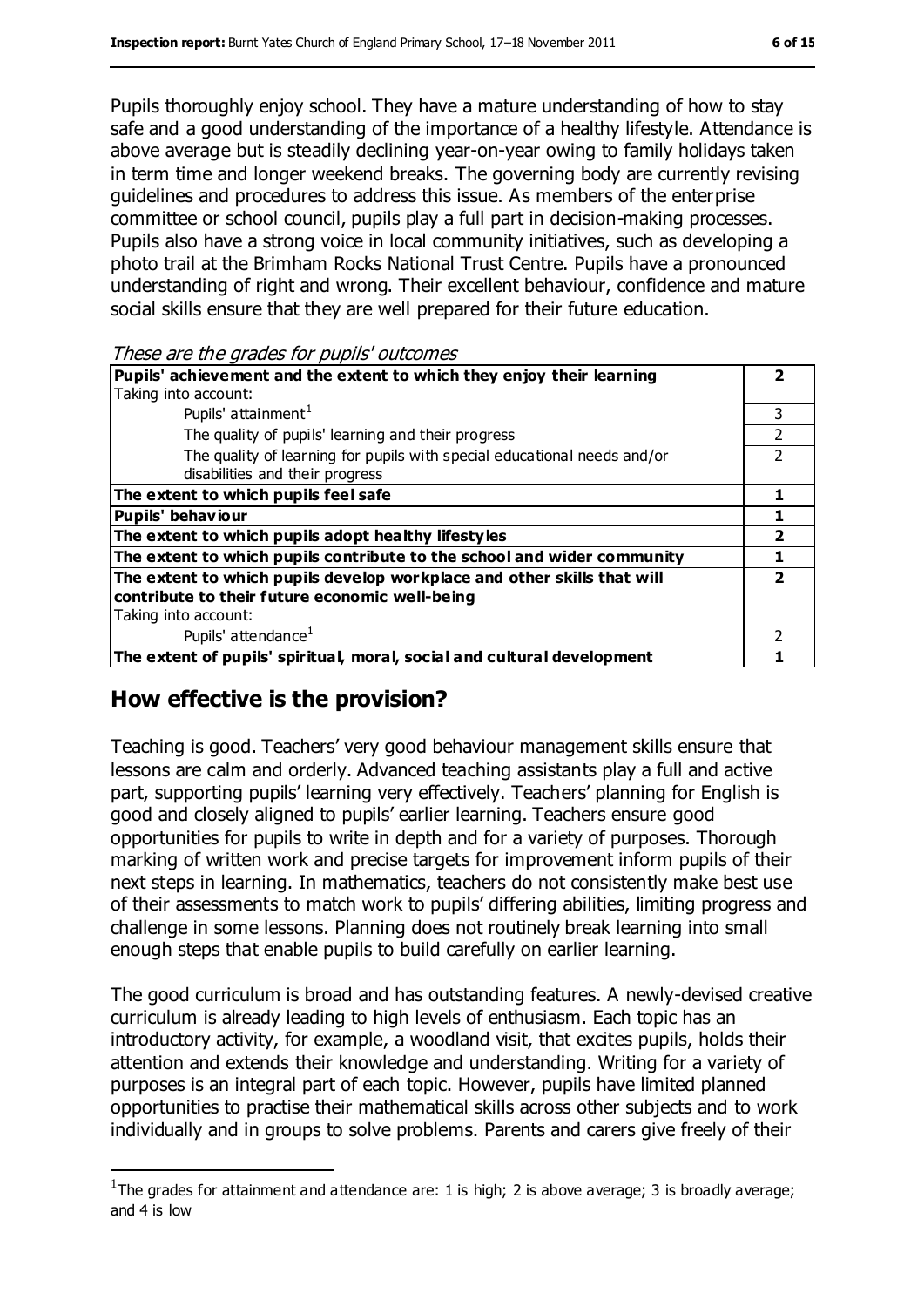time and skills to run out-of-school clubs that further enhance provision. The curriculum is enriched by visits to interesting places and the extensive outdoor learning areas.

Parents and carers are extremely appreciative of the outstanding provision for pupils' care, guidance and support. Excellent quality of care within a warm and nurturing environment radiates throughout the school. The good progress of those with special educational needs and/or disabilities reflects the very effective partnerships engendered with parents and carers and other professional agencies. This enables pupils to reach their full potential and achieve well. Transition arrangements are good, enabling pupils to transfer smoothly to the next stage of learning. The school provides good guidance to parents and carers about family holidays in term time. Leaders acknowledge that a more rigorous approach is required to ensure that the currently above-average attendance levels do not decline further.

These are the grades for the quality of provision

| The quality of teaching                                                  |  |
|--------------------------------------------------------------------------|--|
| Taking into account:                                                     |  |
| The use of assessment to support learning                                |  |
| The extent to which the curriculum meets pupils' needs, including, where |  |
| relevant, through partnerships                                           |  |
| The effectiveness of care, guidance and support                          |  |

## **How effective are leadership and management?**

The headteacher gives a strong steer to the school and has developed a united staff team firmly focused on improving provision further. Regular monitoring and evaluation of teaching and learning in classrooms has ensured a consistent approach to the introduction of new initiatives. Rigorous tracking of pupils' progress, regularly shared with staff, enables the headteacher to keep a watchful eye on pupils' progress and to provide additional support for those who are falling behind. In this small school, the leadership has focused on raising standards in writing. This has been successful. Leaders are now rightly addressing pupils' attainment in mathematics and have devised realistic plans to address this issue.

Members of the governing body are committed, well organised and fully involved in evaluating most aspects of the school's performance. Members acknowledge that a more rigorous and planned approach is required to the monitoring and evaluation of pupils' attainment. Statutory safeguarding requirements are well met. The school has good procedures in place, and training is regular. Robust risk assessments provide a safe working environment for staff and pupils.

The inclusion of all pupils is central to the school's provision. Relationships are outstanding and each pupil is known, valued and very well supported. Links with parents and carers are outstanding and questionnaires indicate high levels of satisfaction with the school's provision. Extremely well-developed partnerships bring additional expertise and exciting sporting activities that enrich curricular provision. Community cohesion is promoted in an outstanding way. Very effective links with schools from differing cultural and socio-economic backgrounds enable pupils to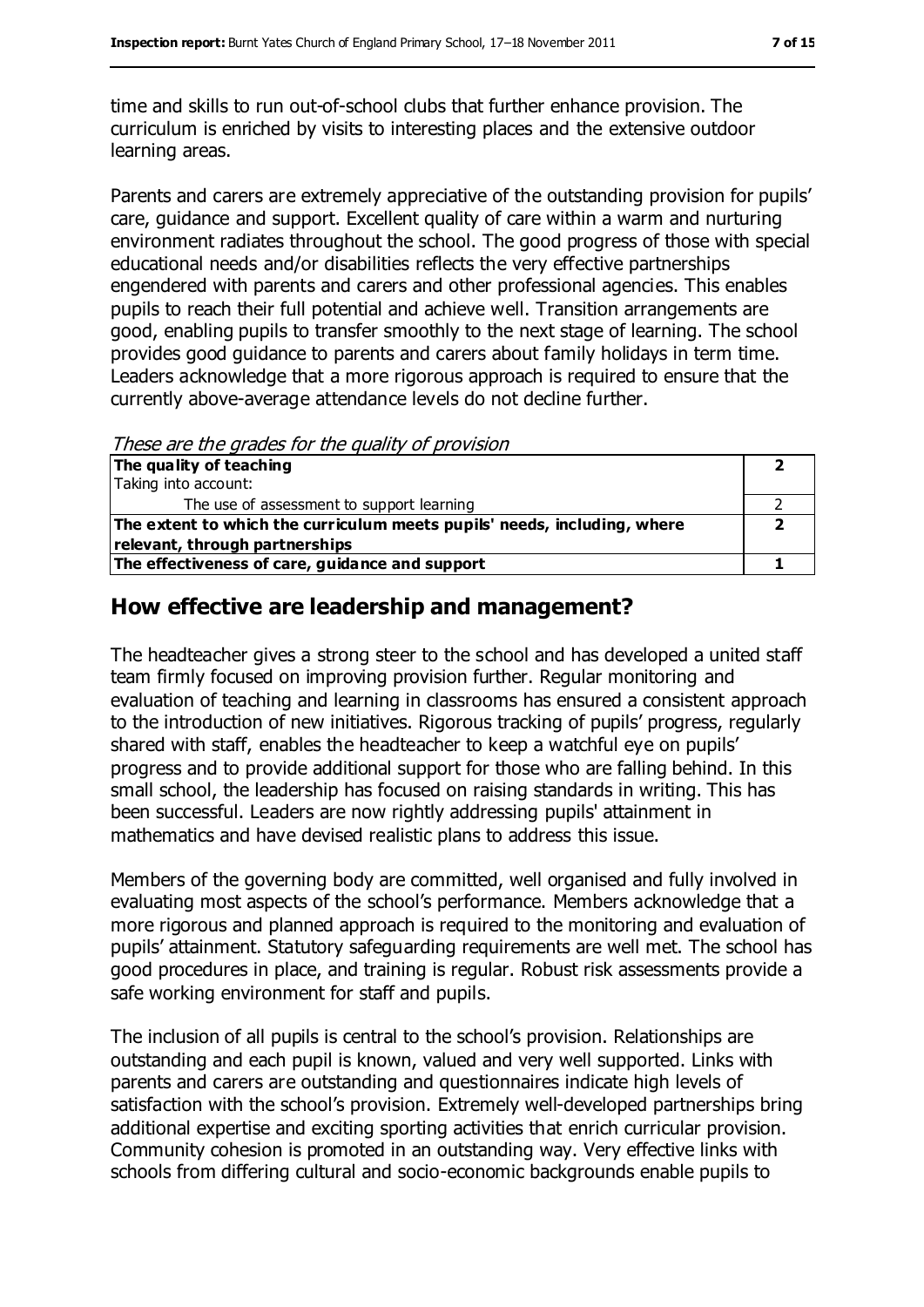understand and appreciate others' differing life stances. This contributes significantly to pupils' outstanding understanding of cultural diversity.

| These are the grades for the leadership and management |  |
|--------------------------------------------------------|--|
|--------------------------------------------------------|--|

| The effectiveness of leadership and management in embedding ambition and<br>driving improvement                                                                     |               |
|---------------------------------------------------------------------------------------------------------------------------------------------------------------------|---------------|
| Taking into account:                                                                                                                                                |               |
| The leadership and management of teaching and learning                                                                                                              | $\mathcal{P}$ |
| The effectiveness of the governing body in challenging and supporting the<br>school so that weaknesses are tackled decisively and statutory responsibilities<br>met | 7             |
| The effectiveness of the school's engagement with parents and carers                                                                                                |               |
| The effectiveness of partnerships in promoting learning and well-being                                                                                              |               |
| The effectiveness with which the school promotes equality of opportunity and<br>tackles discrimination                                                              |               |
| The effectiveness of safeguarding procedures                                                                                                                        | 2             |
| The effectiveness with which the school promotes community cohesion                                                                                                 |               |
| The effectiveness with which the school deploys resources to achieve value for<br>money                                                                             |               |

## **Early Years Foundation Stage**

Reception-aged children are part of a mixed Early Years Foundation Stage/Key Stage 1 class. Provision is good. Most children enter the Reception class with skills typical for their age. However, their early understanding of calculations, number and of the sounds that letters make are slightly below expectations. Children achieve well so that by the end of the Reception Year most attain, and a significant minority exceed, the expectations for their age. The consistent approach to the teaching of letters and sounds has paid dividends and is enabling children to achieve more highly in early reading and writing year-on-year. Good opportunities are planned for children to develop early number recognition in interesting ways.

Good teaching and use of assessment ensures that children learn in a consistent way. There is an appropriate mix of indoor and outdoor provision and sound opportunities for pupils to work independently. Very good relationships and excellent behaviour management enable children to achieve highly in their personal and social development. Occasionally, the Reception children sit for too long during whole-class introductions and adult-led activities, limiting the progress they make at these times.

Leadership is good. Staff work cooperatively to ensure a purposeful, happy learning environment. The provision is well resourced and includes a broad range of additional experiences, for example, visits to interesting places, such as a farm or the theatre. Partnerships with parents and carers are outstanding. Good transition arrangements ensure that children settle quickly.

| These are the grades for the Larry Teals Foundation Stage                    |  |
|------------------------------------------------------------------------------|--|
| Overall effectiveness of the Early Years Foundation stage                    |  |
| Taking into account:                                                         |  |
| Outcomes for children in the Early Years Foundation Stage                    |  |
| The quality of provision in the Early Years Foundation Stage                 |  |
| The effectiveness of leadership and management in the Early Years Foundation |  |
| Stage                                                                        |  |

These are the grades for the Early Years Foundation Stage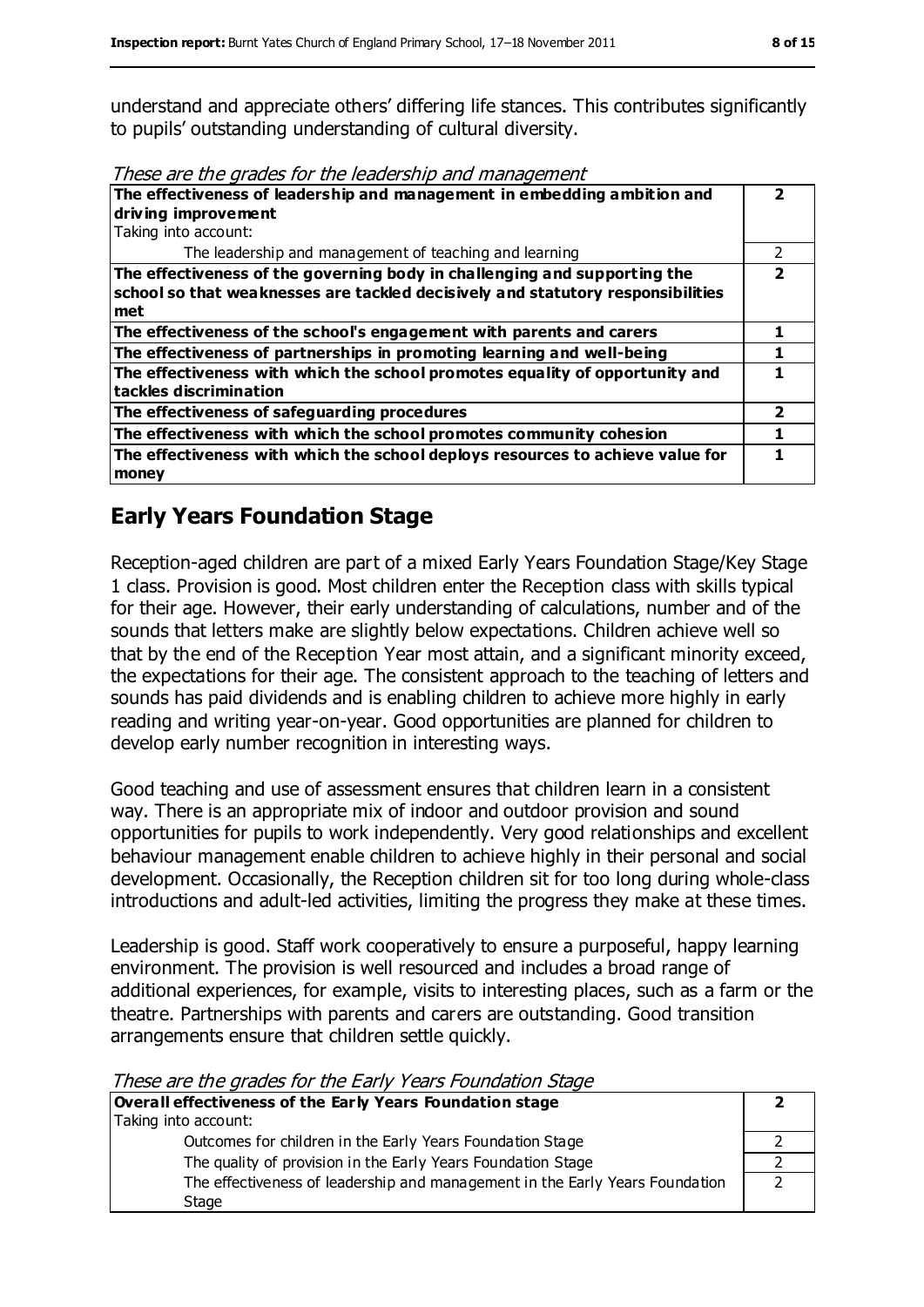#### **Views of parents and carers**

Responses from parents and carers were overwhelmingly positive. Particularly positive views were expressed about the extent to which children are kept safe and their needs met, children's attainment and progress, the quality of teaching, healthy lifestyles and preparation for the future. Very few parents and carers expressed concerns. These were examined closely during the inspection but no significant evidence could be found to endorse them. The large number of positive responses indicates high levels of satisfaction with the school's provision.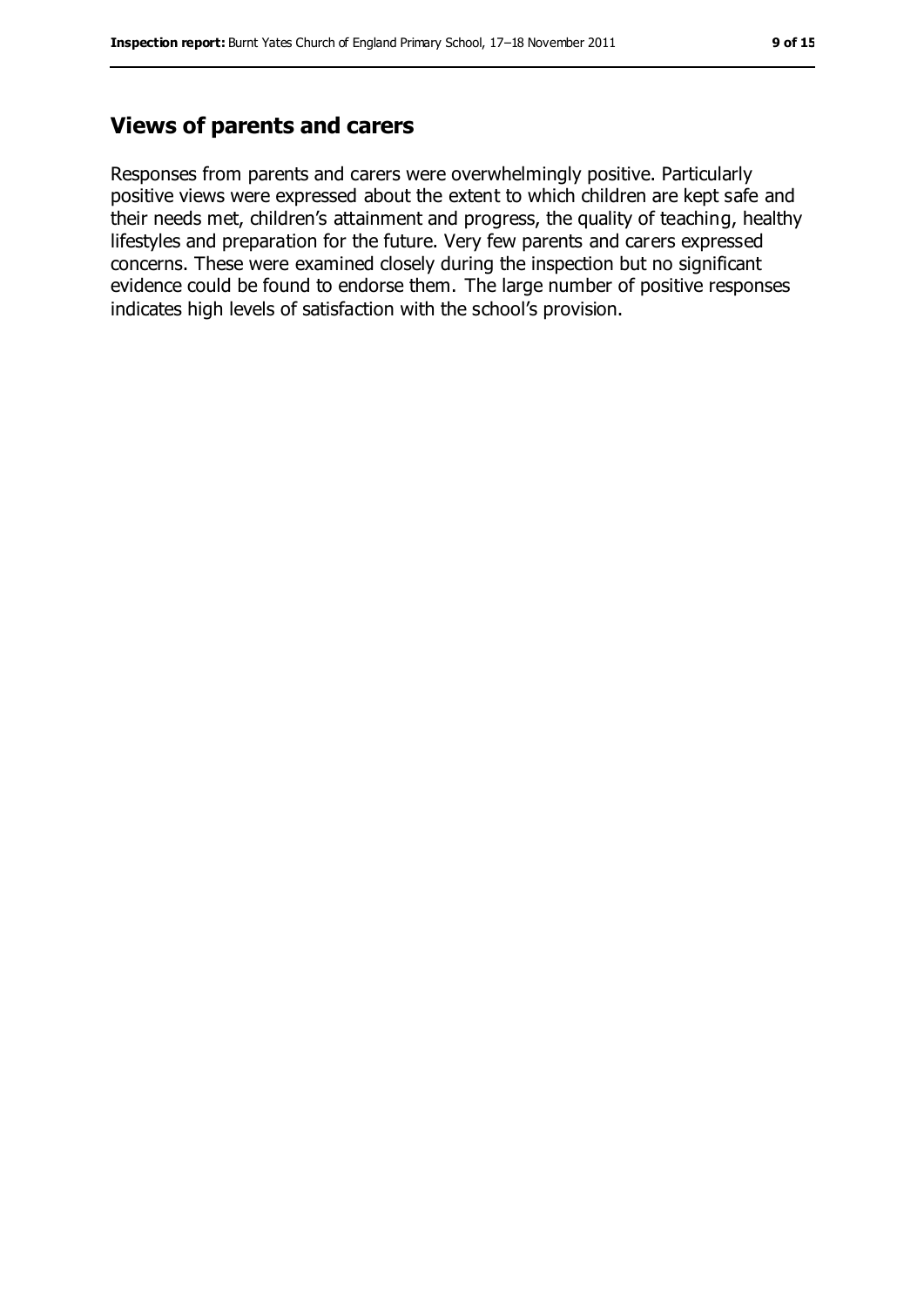# **Responses from parents and carers to Ofsted's questionnaire**

Ofsted invited all the registered parents and carers of pupils registered at Burnt Yates Church of England Primary School to complete a questionnaire about their views of the school.

In the questionnaire, parents and carers were asked to record how strongly they agreed with 13 statements about the school.

The inspector received 24 completed questionnaires by the end of the on-site inspection. In total, there are 42 pupils registered at the school.

| <b>Statements</b>                                                                                                                                                                                                                                       | <b>Strongly</b><br>agree |               | <b>Agree</b>   |               | <b>Disagree</b> |                | <b>Strongly</b><br>disagree |               |
|---------------------------------------------------------------------------------------------------------------------------------------------------------------------------------------------------------------------------------------------------------|--------------------------|---------------|----------------|---------------|-----------------|----------------|-----------------------------|---------------|
|                                                                                                                                                                                                                                                         | <b>Total</b>             | $\frac{0}{0}$ | <b>Total</b>   | $\frac{0}{0}$ | <b>Total</b>    | $\frac{0}{0}$  | <b>Total</b>                | $\frac{0}{0}$ |
| My child enjoys school                                                                                                                                                                                                                                  | 22                       | 92            | $\overline{2}$ | 8             | 0               | $\mathbf 0$    | $\mathbf 0$                 | 0             |
| The school keeps my child<br>safe                                                                                                                                                                                                                       | 21                       | 88            | 3              | 13            | 0               | $\mathbf 0$    | $\mathbf 0$                 | $\mathbf 0$   |
| The school informs me<br>about my child's progress                                                                                                                                                                                                      | 18                       | 75            | 6              | 25            | 0               | $\mathbf 0$    | $\mathbf 0$                 | $\mathbf 0$   |
| My child is making enough<br>progress at this school                                                                                                                                                                                                    | 14                       | 58            | 9              | 38            | $\mathbf{1}$    | 4              | $\mathbf 0$                 | $\mathbf 0$   |
| The teaching is good at<br>this school                                                                                                                                                                                                                  | 18                       | 75            | 6              | 25            | 0               | $\mathbf 0$    | $\mathbf 0$                 | $\mathbf 0$   |
| The school helps me to<br>support my child's learning                                                                                                                                                                                                   | 17                       | 71            | 6              | 25            | $\mathbf{1}$    | $\overline{4}$ | $\mathbf 0$                 | $\mathbf 0$   |
| The school helps my child<br>to have a healthy lifestyle                                                                                                                                                                                                | 17                       | 71            | $\overline{7}$ | 29            | 0               | $\mathbf 0$    | $\mathbf 0$                 | $\mathbf 0$   |
| The school makes sure that<br>my child is well prepared<br>for the future (for example<br>changing year group,<br>changing school, and for<br>children who are finishing<br>school, entering further or<br>higher education, or<br>entering employment) | 15                       | 63            | $\overline{7}$ | 29            | 0               | $\mathbf 0$    | $\mathbf 0$                 | $\mathbf 0$   |
| The school meets my<br>child's particular needs                                                                                                                                                                                                         | 17                       | 71            | $\overline{7}$ | 29            | 0               | $\mathbf 0$    | $\mathbf 0$                 | $\mathbf 0$   |
| The school deals effectively<br>with unacceptable<br>behaviour                                                                                                                                                                                          | 16                       | 67            | 6              | 25            | $\mathbf{1}$    | $\overline{4}$ | $\mathbf 0$                 | $\mathbf 0$   |
| The school takes account<br>of my suggestions and<br>concerns                                                                                                                                                                                           | 13                       | 54            | 8              | 33            | $\overline{2}$  | 8              | $\mathbf 0$                 | 0             |
| The school is led and<br>managed effectively                                                                                                                                                                                                            | 15                       | 63            | 8              | 33            | $\mathbf{1}$    | 4              | $\Omega$                    | $\mathbf 0$   |
| Overall, I am happy with<br>my child's experience at<br>this school                                                                                                                                                                                     | 18                       | 75            | 5              | 21            | 0               | 0              | 0                           | 0             |

The table above summarises the responses that parents and carers made to each statement. The percentages indicate the proportion of parents and carers giving that response out of the total number of completed questionnaires. Where one or more parents and carers chose not to answer a particular question, the percentages will not add up to 100%.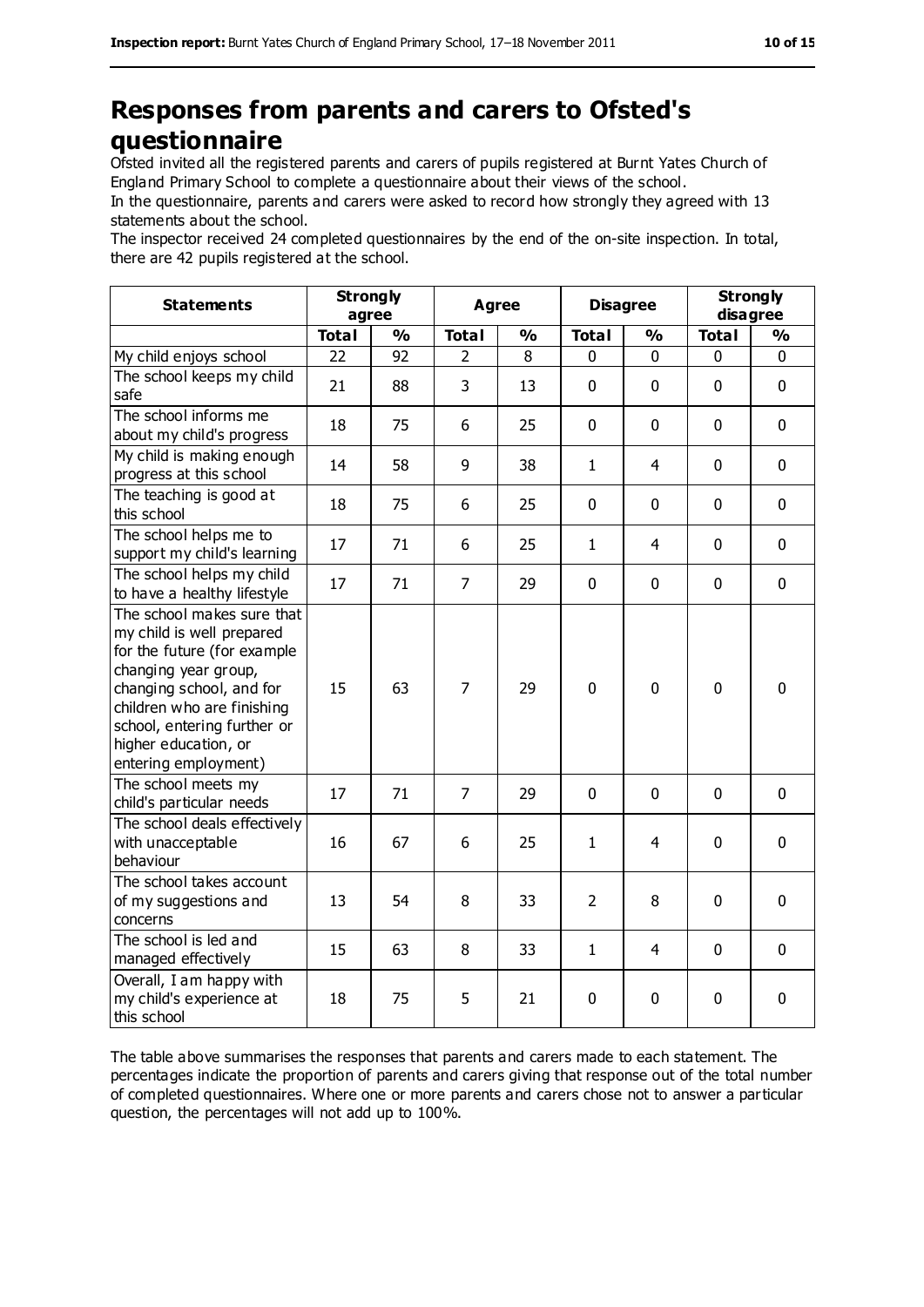## **Glossary**

#### **What inspection judgements mean**

| <b>Grade</b> | <b>Judgement</b> | <b>Description</b>                                                                                                                                                                                                               |
|--------------|------------------|----------------------------------------------------------------------------------------------------------------------------------------------------------------------------------------------------------------------------------|
| Grade 1      | Outstanding      | These features are highly effective. An outstanding<br>school provides exceptionally well for all its pupils'<br>needs.                                                                                                          |
| Grade 2      | Good             | These are very positive features of a school. A school<br>that is good is serving its pupils well.                                                                                                                               |
| Grade 3      | Satisfactory     | These features are of reasonable quality. A<br>satisfactory school is providing adequately for its<br>pupils.                                                                                                                    |
| Grade 4      | Inadequate       | These features are not of an acceptable standard. An<br>inadequate school needs to make significant<br>improvement in order to meet the needs of its pupils.<br>Ofsted inspectors will make further visits until it<br>improves. |

#### **Overall effectiveness of schools**

|                          | Overall effectiveness judgement (percentage of schools) |      |                     |                   |
|--------------------------|---------------------------------------------------------|------|---------------------|-------------------|
| <b>Type of</b><br>school | <b>Outstanding</b>                                      | Good | <b>Satisfactory</b> | <b>Inadequate</b> |
| Nursery schools          | 43                                                      | 47   | 10                  |                   |
| Primary schools          | 6                                                       | 46   | 42                  | 6                 |
| Secondary<br>schools     | 14                                                      | 36   | 41                  | 9                 |
| Sixth forms              | 15                                                      | 42   | 41                  | 3                 |
| Special schools          | 30                                                      | 48   | 19                  |                   |
| Pupil referral<br>units  | 14                                                      | 50   | 31                  | 5                 |
| All schools              | 10                                                      | 44   | 39                  |                   |

New school inspection arrangements were introduced on 1 September 2009. This means that inspectors now make some additional judgements that were not made previously.

The data in the table above is for the period 1 September 2010 to 08 April 2011 and are consistent with the latest published official statistics about maintained school inspection outcomes (see [www.ofsted.gov.uk\)](http://www.ofsted.gov.uk/).

The sample of schools inspected during 2010/11 was not representative of all schools nationally, as weaker schools are inspected more frequently than good or outstanding schools.

Percentages are rounded and do not always add exactly to 100. Sixth form figures reflect the judgements made for the overall effectiveness of the sixth form in secondary schools, special schools and pupil referral units.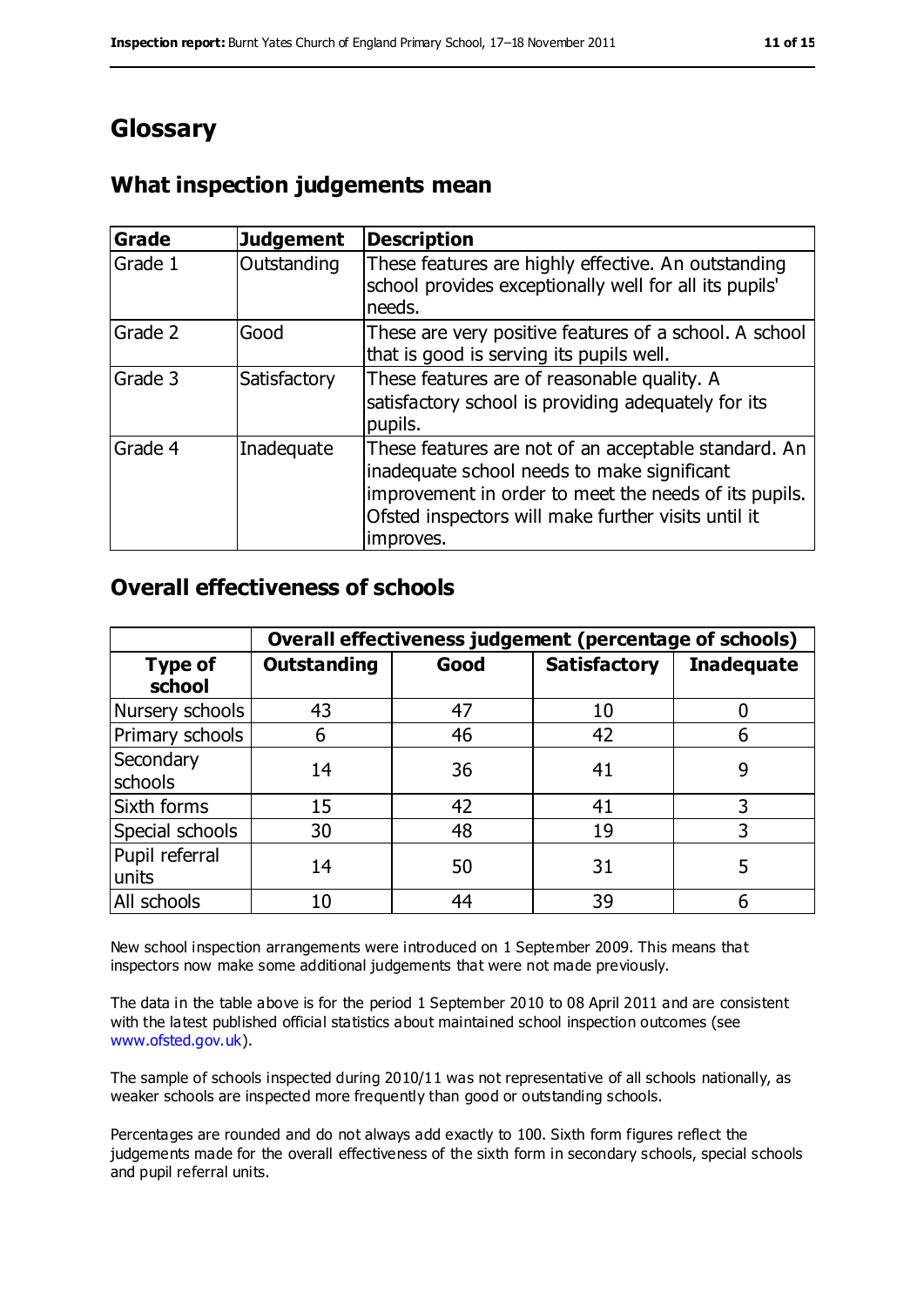# **Common terminology used by inspectors**

| Achievement:                  | the progress and success of a pupil in their<br>learning, development or training.                                                                                                                                                                                                                                                   |
|-------------------------------|--------------------------------------------------------------------------------------------------------------------------------------------------------------------------------------------------------------------------------------------------------------------------------------------------------------------------------------|
| Attainment:                   | the standard of the pupils' work shown by test<br>and examination results and in lessons.                                                                                                                                                                                                                                            |
| Capacity to improve:          | the proven ability of the school to continue<br>improving. Inspectors base this judgement on<br>what the school has accomplished so far and on<br>the quality of its systems to maintain<br>improvement.                                                                                                                             |
| Leadership and management:    | the contribution of all the staff with<br>responsibilities, not just the headteacher, to<br>identifying priorities, directing and motivating staff<br>and running the school.                                                                                                                                                        |
| Learning:                     | how well pupils acquire knowledge, develop their<br>understanding, learn and practise skills and are<br>developing their competence as learners.                                                                                                                                                                                     |
| <b>Overall effectiveness:</b> | inspectors form a judgement on a school's overall<br>effectiveness based on the findings from their<br>inspection of the school. The following<br>judgements, in particular, influence what the<br>overall effectiveness judgement will be.                                                                                          |
|                               | The school's capacity for sustained<br>■<br>improvement.<br>Outcomes for individuals and groups of<br>pupils.<br>The quality of teaching.<br>The extent to which the curriculum meets<br>pupils' needs, including, where relevant,<br>through partnerships.<br>The effectiveness of care, guidance and<br>$\blacksquare$<br>support. |
| Progress:                     | the rate at which pupils are learning in lessons<br>and over longer periods of time. It is often<br>measured by comparing the pupils' attainment at<br>the end of a key stage with their attainment when<br>they started.                                                                                                            |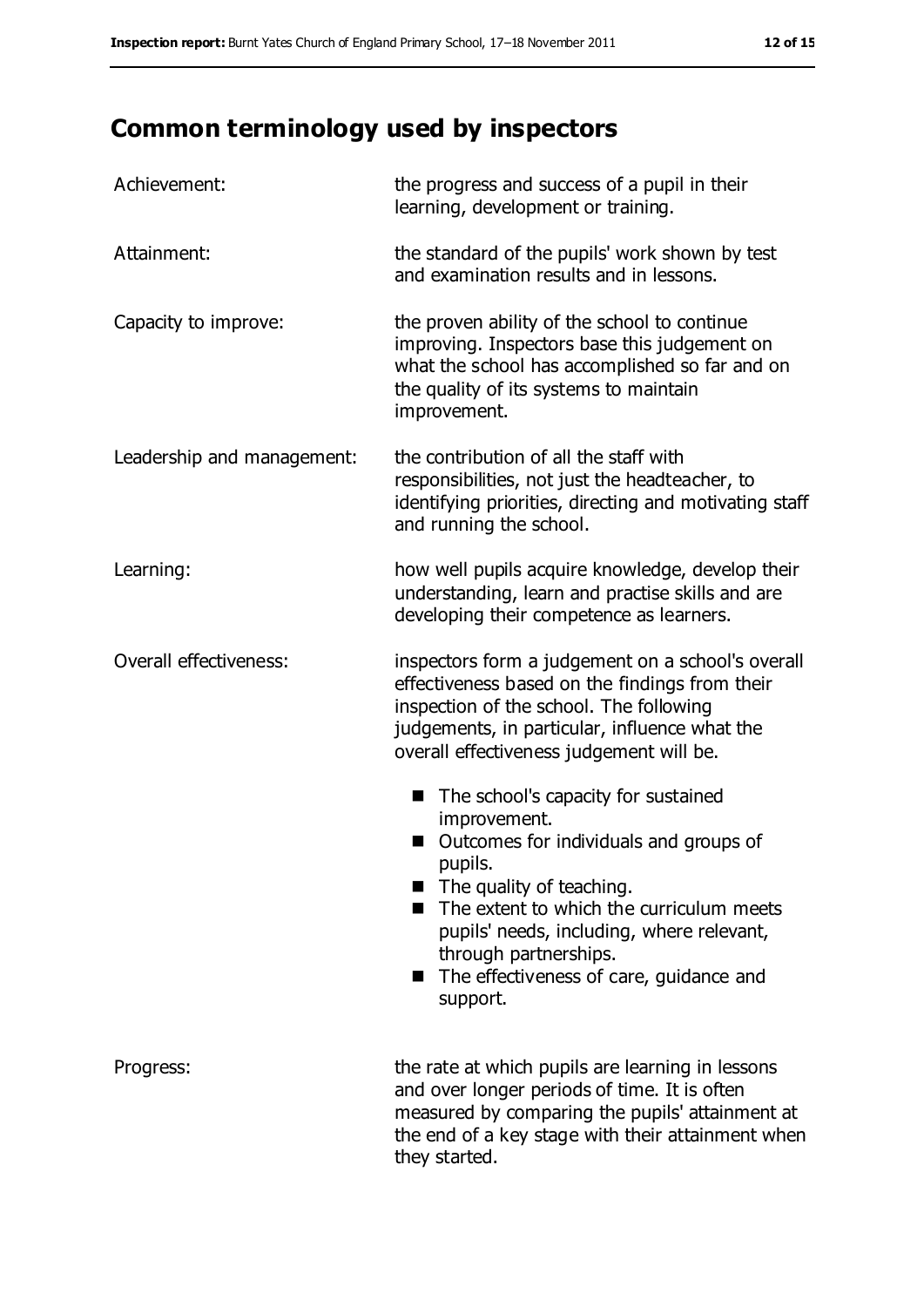**This letter is provided for the school, parents and carers to share with their children. It describes Ofsted's main findings from the inspection of their school.**



21 November 2011

Dear Pupils

#### **Inspection of Burnt Yates Church of England Primary School, Harrogate, HG3 3EJ**

Thank you for your very warm and friendly welcome and for answering all my questions on my recent inspection of your school. I enjoyed talking with you and finding out about your learning and trips to interesting places such as the *Jungle* Book' theatre visit. I also enjoyed observing you at playtime and marvelled at the huge amount of space and interesting garden areas you have to add excitement and interest to your learning.

You go to a good school and I understand why you enjoy it so much. Some things are excellent. Your behaviour is super, you are cared for extremely well and you get on very well together and are tolerant of people's differences. The school works in an excellent way with your parents and carers and other organisations to help your learning. From what you told me, you feel extremely safe in school and you have an excellent understanding of how people in different places live. You also make a very strong contribution to the school and to your local community. Your attendance is above average. The older pupils take good care of those who are younger and help them to feel safe and happy in school. Well done! I was really impressed with your planning of the Children in Need cake stalls. This shows how much you care about those children less fortunate than yourselves.

I have asked your headteacher to do one important thing to make your school even better for you.

■ Make sure that your attainment and progress in mathematics is as good as that in reading and writing.

You can help by continuing to work hard! Thank you once again for your help and best wishes for the future.

Yours sincerely

Brenda Clarke Lead inspector